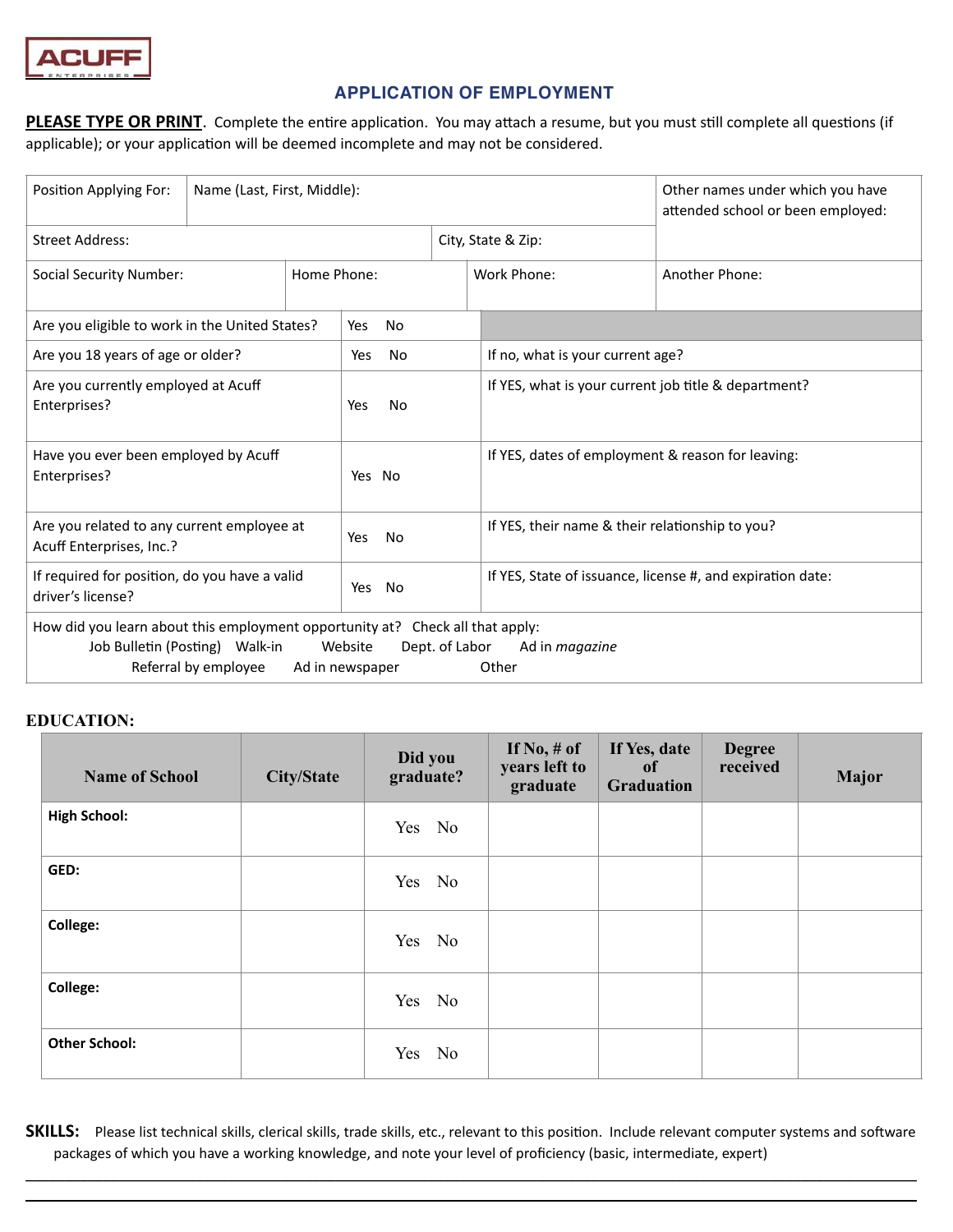# **WORK EXPERIENCE**:

| Dates Employed (most recent<br>position)<br>To<br>From: | Full time<br>Part-time<br>If part-time, # hrs./wk.: | Title:                                                                             |
|---------------------------------------------------------|-----------------------------------------------------|------------------------------------------------------------------------------------|
| <b>Starting Salary:</b>                                 | <b>Organization Name and Address:</b>               |                                                                                    |
| Final Salary:                                           |                                                     |                                                                                    |
| Supervisor's Name, Title and<br>Phone #:                | Other Reference Name, Title and<br>Phone #:         | Contact my current references:<br>At any time<br>Only if I am a finalist candidate |
| Primary duties:                                         |                                                     | Reason for Leaving:                                                                |

\_\_\_\_\_\_\_\_\_\_\_\_\_\_\_\_\_\_\_\_\_\_\_\_\_\_\_\_\_\_\_\_\_\_\_\_\_\_\_\_\_\_\_\_\_\_\_\_\_\_\_\_\_\_\_\_\_\_\_\_\_\_\_\_\_\_\_\_\_\_\_\_\_\_\_\_\_\_\_\_\_\_\_\_\_\_\_\_\_\_\_\_\_\_\_\_\_\_\_\_\_\_\_\_\_\_\_\_\_\_\_\_\_\_\_  $\_$  , and the set of the set of the set of the set of the set of the set of the set of the set of the set of the set of the set of the set of the set of the set of the set of the set of the set of the set of the set of th \_\_\_\_\_\_\_\_\_\_\_\_\_\_\_\_\_\_\_\_\_\_\_\_\_\_\_\_\_\_\_\_\_\_\_\_\_\_\_\_\_\_\_\_\_\_\_\_\_\_\_\_\_\_\_\_\_\_\_\_\_\_\_\_\_\_\_\_\_\_\_\_\_\_\_\_\_\_\_\_\_\_\_\_\_\_\_\_\_\_\_\_\_\_\_\_\_\_\_\_\_\_\_\_\_\_\_\_\_\_\_\_\_\_\_ \_\_\_\_\_\_\_\_\_\_\_\_\_\_\_\_\_\_\_\_\_\_\_\_\_\_\_\_\_\_\_\_\_\_\_\_\_\_\_\_\_\_\_\_\_\_\_\_\_\_\_\_\_\_\_\_\_\_\_\_\_\_\_\_\_\_\_\_\_\_\_\_\_\_\_\_\_\_\_\_\_\_\_\_\_\_\_\_\_\_\_\_\_\_\_\_\_\_\_\_\_\_\_\_\_\_\_\_\_\_\_\_\_\_\_

| Dates Employed (most recent<br>position)<br>From:<br>To | Full time<br>Part-time<br>If part-time, # hrs./wk: | Title:                                                                             |
|---------------------------------------------------------|----------------------------------------------------|------------------------------------------------------------------------------------|
| <b>Starting Salary:</b>                                 | Organization Name and Address:                     |                                                                                    |
| Final Salary:                                           |                                                    |                                                                                    |
| Supervisor's Name, Title and<br>Phone #:                | Other Reference Name, Title and<br>Phone #:        | Contact my current references:<br>At any time<br>Only if I am a finalist candidate |
| Primary duties:                                         |                                                    | Reason for Leaving:                                                                |

| Dates Employed (most recent<br>position)<br>From:<br>To | Full time<br>Part-time                | Title: |
|---------------------------------------------------------|---------------------------------------|--------|
|                                                         | If part-time, $# hrs./wk$ :           |        |
| <b>Starting Salary:</b>                                 | <b>Organization Name and Address:</b> |        |
| Final Salary:                                           |                                       |        |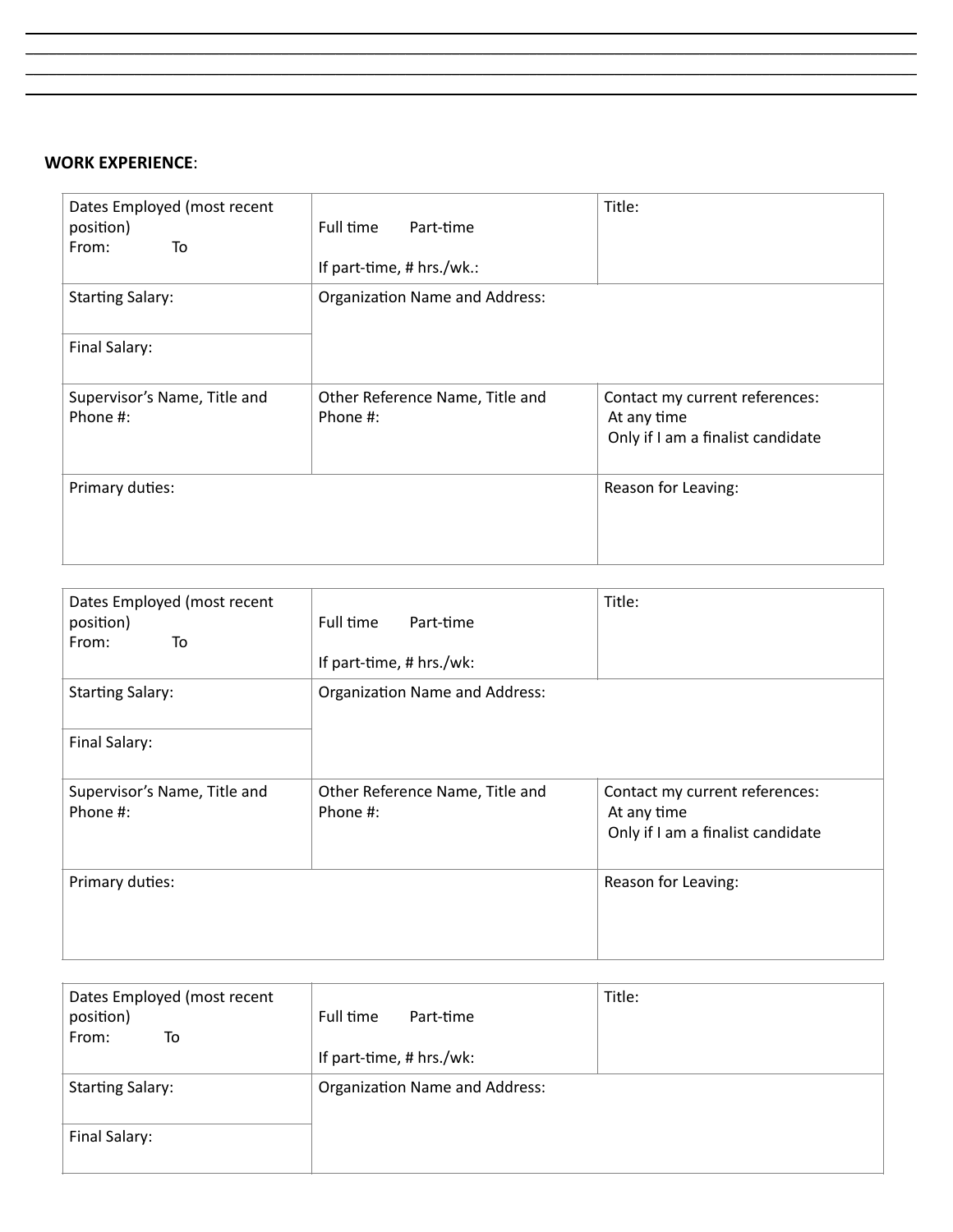| Supervisor's Name, Title and<br>Phone #: | Other Reference Name, Title and<br>Phone #: | Contact my current references:<br>At any time<br>Only if I am a finalist candidate |
|------------------------------------------|---------------------------------------------|------------------------------------------------------------------------------------|
| Primary duties:                          |                                             | Reason for Leaving:                                                                |

### **REFERENCES**: Below, please give the names of three persons you are not related to, whom you have known at least one year.

|    | <b>NAME</b> | <b>ADDRESS</b> | <b>BUSINESS</b> | <b>YEARS ACQUAINTED</b> |
|----|-------------|----------------|-----------------|-------------------------|
| 1. |             |                |                 |                         |
|    |             |                |                 |                         |
|    |             |                |                 |                         |
|    |             |                |                 |                         |
| 2. |             |                |                 |                         |
|    |             |                |                 |                         |
|    |             |                |                 |                         |
|    |             |                |                 |                         |
| 3. |             |                |                 |                         |
|    |             |                |                 |                         |
|    |             |                |                 |                         |
|    |             |                |                 |                         |

### **SERVICE RECORD:**

| Branch of Service: | Discharge Date Rank: |
|--------------------|----------------------|
|                    |                      |
|                    |                      |
|                    |                      |

### **HAVE YOU BEEN CONVICTED OF A FELONY? YES \_\_\_\_ NO \_\_\_\_**

| (If Yes, explain. Will not necessarily exclude you from consideration) |  |  |  |
|------------------------------------------------------------------------|--|--|--|
|                                                                        |  |  |  |
|                                                                        |  |  |  |

# **EMERGENCY CONTACT:**

| .<br>NAMF<br>. <u>.</u> | DЕ<br>, מר<br>.,<br><br>৲∟ | - - - -<br>nn.<br>ור<br>,,, |
|-------------------------|----------------------------|-----------------------------|
|-------------------------|----------------------------|-----------------------------|

# **AUTHORIZATION-**

"I certify that the facts contained in this application are true and complete to the best of my knowledge and understand that, if employed, falsified statements on this application shall be grounds for dismissal."

I authorize investigation of all statements contained herein and the references and employers listed above to give you any